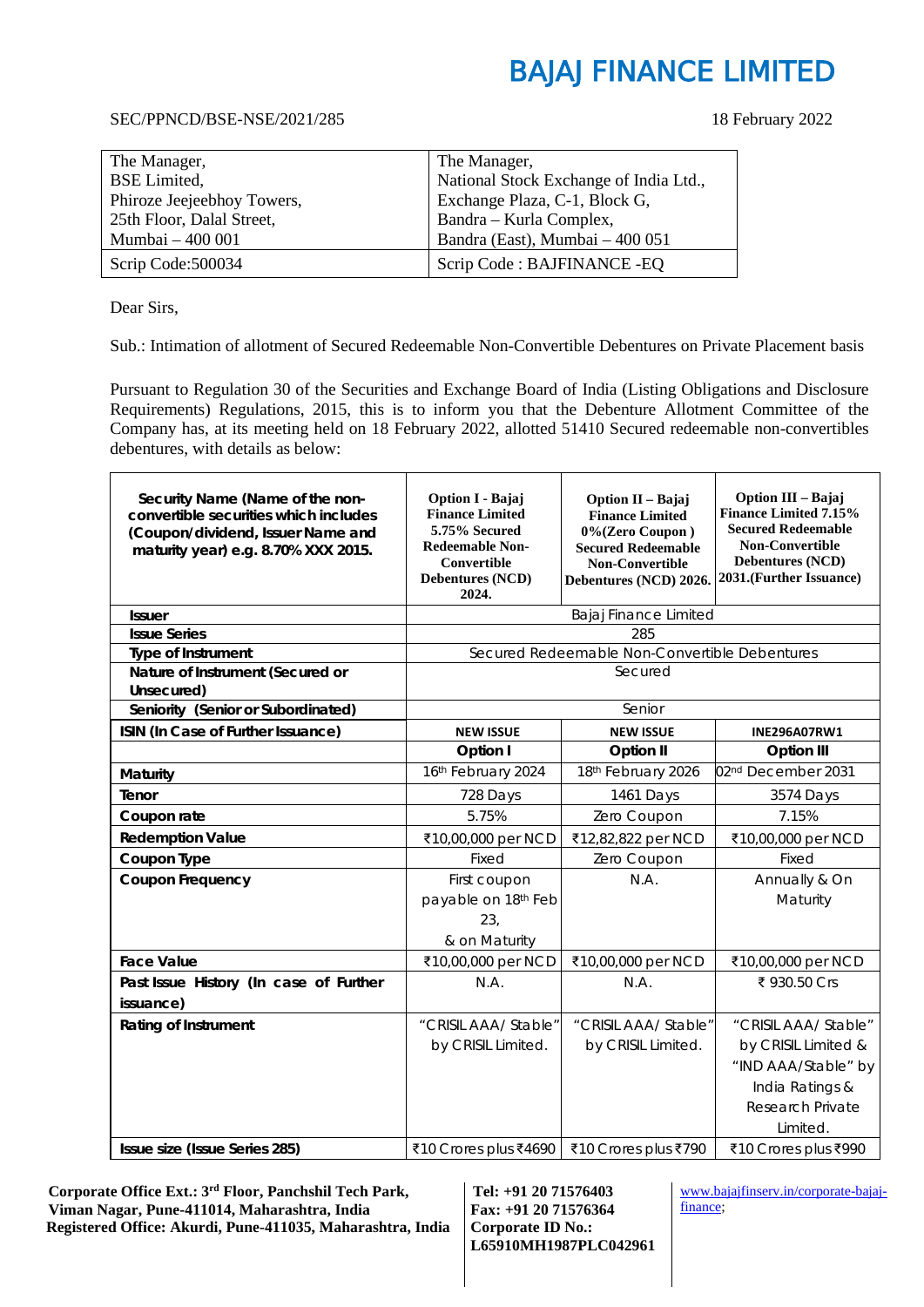|                                            | Crores                                          | Crores                                                                  | Crores                                                                                                                                |
|--------------------------------------------|-------------------------------------------------|-------------------------------------------------------------------------|---------------------------------------------------------------------------------------------------------------------------------------|
| Total Issue size (Issue Series 285)        | ₹30 Crores plus ₹6470 Crores                    |                                                                         |                                                                                                                                       |
| Objects of the Issue including reason to   |                                                 |                                                                         | Objects of this issue including green shoe option, if any, is to                                                                      |
| retain green shoe option, if any           |                                                 |                                                                         | augment the long term resources of the Company. The funds raised                                                                      |
|                                            |                                                 |                                                                         | through this issue will be utilized for general business purpose of the                                                               |
|                                            |                                                 |                                                                         | Company including various financing activities, to repay our<br>existing loans, investments for liquidity and statutory requirements, |
|                                            |                                                 | capital expenditure and working capital requirements.                   |                                                                                                                                       |
| Details of the utilization of the Proceeds |                                                 |                                                                         | Up to 100% funds will be utilized within the categories mentioned in                                                                  |
|                                            | the objects of the issue.                       |                                                                         |                                                                                                                                       |
| Step Up/ Step Down Coupon Rate             | N.A.                                            |                                                                         |                                                                                                                                       |
| Coupon Reset Process (including rates,     | N.A.                                            |                                                                         |                                                                                                                                       |
| spread, effective date, interest rate cap  |                                                 |                                                                         |                                                                                                                                       |
| and floor etc.,)                           |                                                 |                                                                         |                                                                                                                                       |
| Day Count Basis                            | Actual/Actual                                   |                                                                         |                                                                                                                                       |
|                                            |                                                 |                                                                         | Interest shall be computed on an "actual/actual basis". Where                                                                         |
|                                            |                                                 |                                                                         | the interest period (start date to end date) includes February 29,                                                                    |
|                                            |                                                 | interest shall be computed on 366 days-a-year-basis.                    |                                                                                                                                       |
| <b>Interest on Application Money</b>       | N.A.                                            |                                                                         |                                                                                                                                       |
| <b>Default Interest Rate</b>               |                                                 |                                                                         | 2% p.a. over the coupon rate will be payable by the Company for                                                                       |
|                                            |                                                 | the defaulting period if such failure is not rectified within 7 working |                                                                                                                                       |
|                                            | days.                                           |                                                                         |                                                                                                                                       |
| <b>Put Option Date</b>                     | Not Applicable                                  |                                                                         |                                                                                                                                       |
| <b>Put Option Price</b>                    | Not Applicable                                  |                                                                         |                                                                                                                                       |
| <b>Call Option Date</b>                    | Not Applicable                                  |                                                                         |                                                                                                                                       |
| <b>Call Option Price</b>                   | Not Applicable                                  |                                                                         |                                                                                                                                       |
| <b>Put Notification Time</b>               | Not Applicable                                  |                                                                         |                                                                                                                                       |
| <b>Call Notification Time</b>              | Not Applicable                                  |                                                                         |                                                                                                                                       |
| <b>Minimum Application</b>                 |                                                 |                                                                         | 10 Debentures of face value ₹10 Lakh each i.e. ₹1 Crore and in                                                                        |
|                                            |                                                 | multiples of one debenture (₹10 Lakh each) thereafter.                  |                                                                                                                                       |
| <b>Issue Timing</b>                        | 11:30 AM to 12:30 PM                            |                                                                         |                                                                                                                                       |
| 1.<br><b>Issue Opening Date</b>            | 17th February 2022                              |                                                                         |                                                                                                                                       |
| <b>Issue Closing Date</b><br>2.            | 17th February 2022                              |                                                                         |                                                                                                                                       |
|                                            |                                                 |                                                                         |                                                                                                                                       |
| 3. Pay-in-Date                             | 18th February 2022                              |                                                                         |                                                                                                                                       |
|                                            | 18th February 2022                              |                                                                         |                                                                                                                                       |
| <b>Deemed Date of Allotment</b><br>4.      |                                                 |                                                                         |                                                                                                                                       |
| <b>Eligible Investors</b>                  |                                                 |                                                                         | Companies and Bodies Corporate including Public Sector                                                                                |
|                                            | Undertakings;<br>Commercial Bank,               |                                                                         |                                                                                                                                       |
|                                            | Regional Rural Banks,                           |                                                                         |                                                                                                                                       |
|                                            | Financial Institutions,                         |                                                                         |                                                                                                                                       |
|                                            | Insurance Companies,                            |                                                                         |                                                                                                                                       |
|                                            |                                                 | Non-banking finance companies and Residuary NBFCs                       |                                                                                                                                       |
|                                            | Mutual funds<br>Foreign institutional investors |                                                                         |                                                                                                                                       |
|                                            |                                                 |                                                                         | Foreign portfolio investors as permitted under the SEBI                                                                               |
|                                            |                                                 | (Foreign Portfolio Investors) Regulations, 2014                         |                                                                                                                                       |
|                                            | Venture Capital Funds                           |                                                                         |                                                                                                                                       |
|                                            | National Investment Funds                       |                                                                         |                                                                                                                                       |
|                                            |                                                 | Funds, subject to their Investment guidelines                           | Provident Funds, Gratuity, Superannuation and Pension                                                                                 |
|                                            |                                                 | Any other investor authorized to invest in these Debentures             |                                                                                                                                       |

 **Corporate Office Ext.: 3rd Floor, Panchshil Tech Park, Viman Nagar, Pune-411014, Maharashtra, India Registered Office: Akurdi, Pune-411035, Maharashtra, India** 

**Tel: +91 20 71576403 Fax: +91 20 71576364 Corporate ID No.: L65910MH1987PLC042961**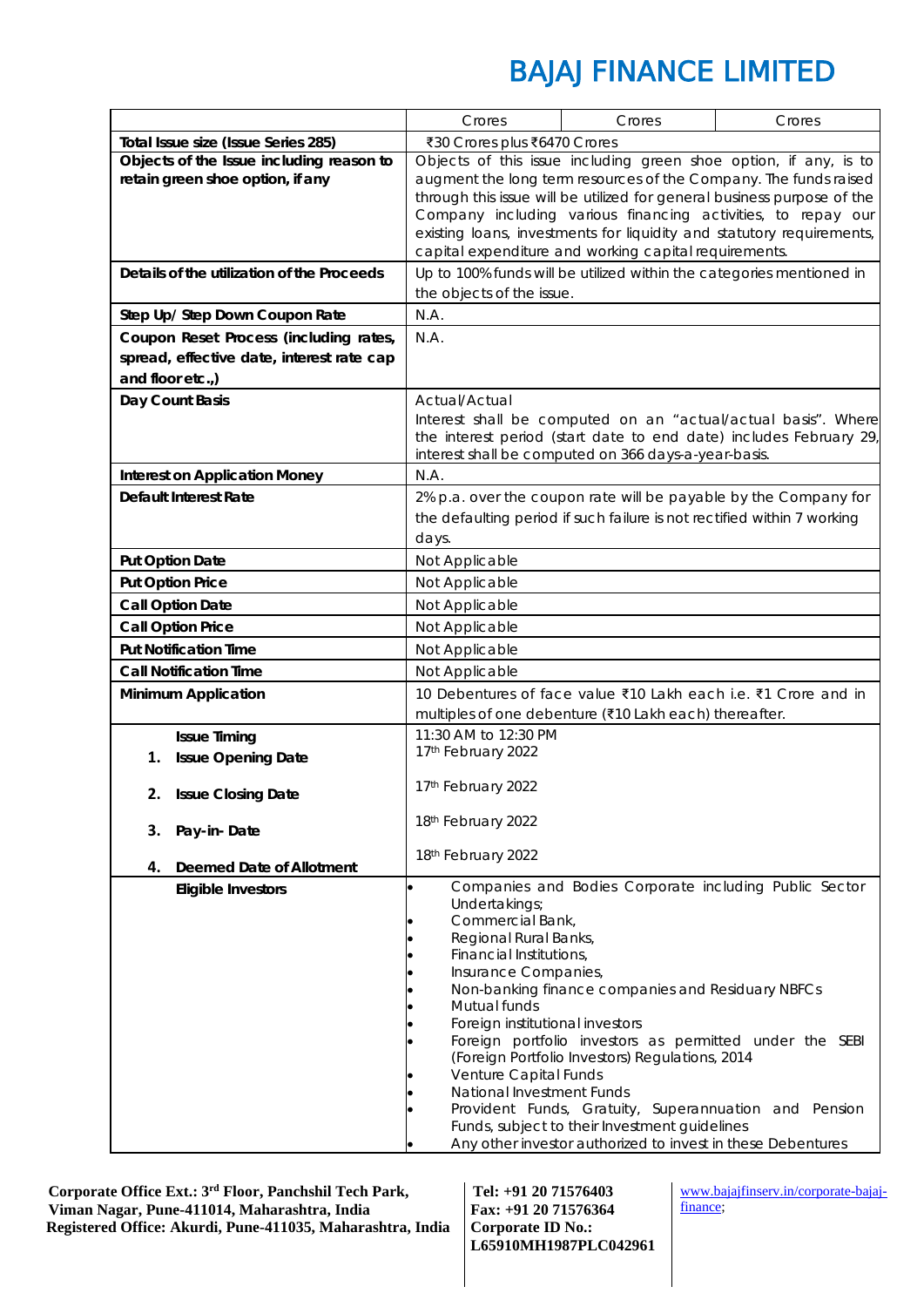| Listing (name of stock Exchange(s)                                                                                                                                               | <b>BSE Limited.</b>                                                                                                                                                                                                                                                                                                                                                                                                                              |
|----------------------------------------------------------------------------------------------------------------------------------------------------------------------------------|--------------------------------------------------------------------------------------------------------------------------------------------------------------------------------------------------------------------------------------------------------------------------------------------------------------------------------------------------------------------------------------------------------------------------------------------------|
| where it will be listed and timeline for<br>listing)                                                                                                                             | Proposed to be listed on the wholesale debt segment of BSE as<br>per Operational Guidelines issued by the Securities and Exchange<br>Board of India dated August 10, 2021 the listing will be done the<br>listing will be within T+ 4 working days from the date of closure of<br>issue. In case of further issuance where bond is already listed on<br>the exchange, necessary arrangements will be made to give<br>effect of further issuance. |
| <b>Total Issue Size</b>                                                                                                                                                          | ₹30 Crores plus ₹6470 Crs                                                                                                                                                                                                                                                                                                                                                                                                                        |
| Minimum subscription                                                                                                                                                             | ₹1crs and in multiples of ₹10 lacs thereafter                                                                                                                                                                                                                                                                                                                                                                                                    |
| Option to retain oversubscription<br>Amount)                                                                                                                                     | Retain over subscription up to ₹6470 Crores of each                                                                                                                                                                                                                                                                                                                                                                                              |
| In case the issuer is a NBFC and the<br>objects of the issue entail loan to any<br>entity who is a 'group company'<br>then disclosures shall be made in the<br>following format: | N.A.                                                                                                                                                                                                                                                                                                                                                                                                                                             |
| Step Up/Step Down Coupon Rate                                                                                                                                                    | Not Applicable                                                                                                                                                                                                                                                                                                                                                                                                                                   |
| (Cumulative / non cumulative, in case of<br>dividend                                                                                                                             | Not Applicable                                                                                                                                                                                                                                                                                                                                                                                                                                   |
| Coupon Type (Fixed, floating or other<br>structure)                                                                                                                              | Fixed (In Option I & III) & Zero Coupon (In Option II)                                                                                                                                                                                                                                                                                                                                                                                           |

| <b>CASH FLOWS</b> |                              | <b>Option I</b> | <b>Option II</b> | <b>Option III</b> |
|-------------------|------------------------------|-----------------|------------------|-------------------|
| 1st Coupon Date   | Date*                        | 18-02-23        |                  | $02 - 12 - 22$    |
|                   | No of Days                   | 365             |                  | 365               |
|                   | Amount (₹) Per<br><b>NCD</b> | 57500           |                  | 71,500.00         |
| 2nd Coupon Date   | Date*                        | 16-02-24        |                  | $02 - 12 - 23$    |
|                   | No of Days                   | 363             |                  | 365               |
|                   | Amount (₹) Per<br>NCD        | 57185           |                  | 71,500.00         |
| 3rd Coupon Date   | Date*                        |                 |                  | $02 - 12 - 24$    |
|                   | No of Days                   |                 |                  | 366               |
|                   | Amount (₹) Per<br>NCD        |                 |                  | 71,500.00         |
| 4th Coupon Date   | Date*                        |                 |                  | $02 - 12 - 25$    |
|                   | No of Days                   |                 |                  | 365               |
|                   | Amount (₹) Per<br>NCD        |                 |                  | 71,500.00         |
| 5th Coupon Date   | Date*                        |                 |                  | $02 - 12 - 26$    |
|                   | No of Days                   |                 |                  | 365               |
|                   | Amount (₹) Per<br>NCD        |                 |                  | 71,500.00         |
| 6th Coupon Date   | Date*                        |                 |                  | $02 - 12 - 27$    |
|                   | No of Days                   |                 |                  | 365               |
|                   | Amount (₹) Per<br><b>NCD</b> |                 |                  | 71,500.00         |

 **Corporate Office Ext.: 3rd Floor, Panchshil Tech Park, Viman Nagar, Pune-411014, Maharashtra, India Registered Office: Akurdi, Pune-411035, Maharashtra, India** 

**Tel: +91 20 71576403 Fax: +91 20 71576364 Corporate ID No.: L65910MH1987PLC042961**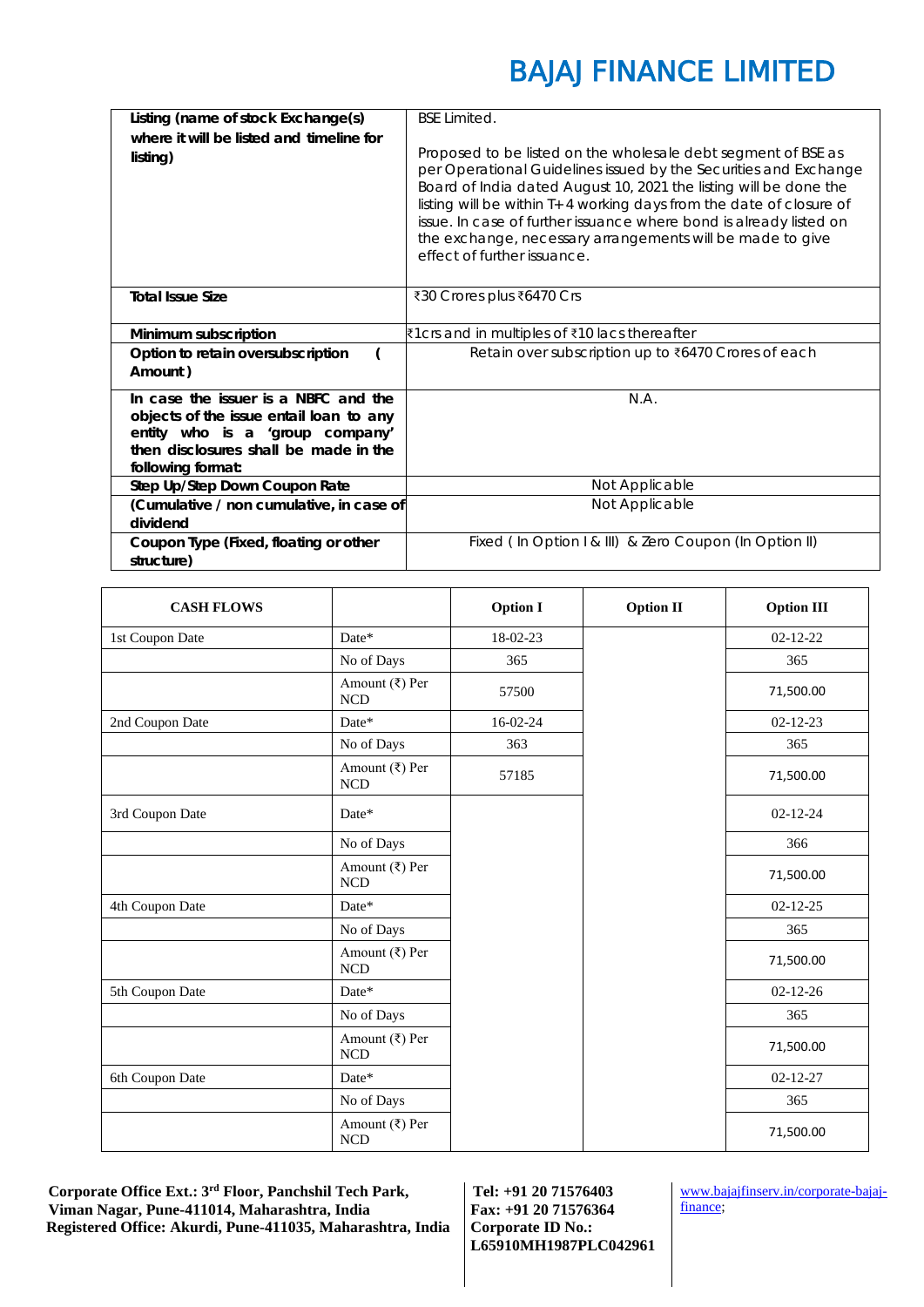| 7th Coupon Date                                                                                                                                             | Date*                                       |                                                                        |                                            | $02 - 12 - 28$                                                                                                                                                                           |
|-------------------------------------------------------------------------------------------------------------------------------------------------------------|---------------------------------------------|------------------------------------------------------------------------|--------------------------------------------|------------------------------------------------------------------------------------------------------------------------------------------------------------------------------------------|
|                                                                                                                                                             | No of Days                                  |                                                                        |                                            | 366                                                                                                                                                                                      |
|                                                                                                                                                             | Amount (₹) Per<br><b>NCD</b>                |                                                                        |                                            | 71,500.00                                                                                                                                                                                |
| 8th Coupon Date                                                                                                                                             | Date*                                       |                                                                        |                                            | $02 - 12 - 29$                                                                                                                                                                           |
|                                                                                                                                                             | No of Days                                  |                                                                        |                                            | 365                                                                                                                                                                                      |
|                                                                                                                                                             | Amount $(\overline{\xi})$ Per<br><b>NCD</b> |                                                                        |                                            | 71,500.00                                                                                                                                                                                |
| 9th Coupon Date                                                                                                                                             | Date*                                       |                                                                        |                                            | $02 - 12 - 30$                                                                                                                                                                           |
|                                                                                                                                                             | No of Days                                  |                                                                        |                                            | 365                                                                                                                                                                                      |
|                                                                                                                                                             | Amount $(\overline{\xi})$ Per<br><b>NCD</b> |                                                                        |                                            | 71,500.00                                                                                                                                                                                |
| 10th Coupon Date                                                                                                                                            | Date*                                       |                                                                        |                                            | $02 - 12 - 31$                                                                                                                                                                           |
|                                                                                                                                                             | No of Days                                  |                                                                        |                                            | 365                                                                                                                                                                                      |
|                                                                                                                                                             | Amount $(\overline{\xi})$ Per<br><b>NCD</b> |                                                                        |                                            | 71,500.00                                                                                                                                                                                |
| <b>Principal/Redemption Amount</b>                                                                                                                          | Date*                                       | $16 - 02 - 24$                                                         | 18-02-26                                   | $02 - 12 - 31$                                                                                                                                                                           |
|                                                                                                                                                             | No of Days                                  | 728                                                                    | 1461                                       | 3652                                                                                                                                                                                     |
|                                                                                                                                                             | Amount $(\overline{\xi})$ Per<br>$\rm NCD$  | 10,00,000.00                                                           | 10,00,000.00                               | 10,00,000.00                                                                                                                                                                             |
| <b>Coupon Rate</b>                                                                                                                                          |                                             | 5.750% p.a.                                                            | <b>Zero Coupon</b>                         | 7.150% p.a.                                                                                                                                                                              |
| Tenor (Days)- Issue series 285                                                                                                                              |                                             | 728                                                                    | 1461                                       | 3574 (Residual<br><b>Maturity</b> )                                                                                                                                                      |
| <b>Redemption Date</b>                                                                                                                                      |                                             | $16 - 02 - 24$                                                         | 18-02-26                                   | $02 - 12 - 31$                                                                                                                                                                           |
| <b>Redemption Premium/Discount</b>                                                                                                                          |                                             | N.A.                                                                   | Premium of<br>₹28.2822 per ₹100<br>per NCD | N.A.                                                                                                                                                                                     |
| <b>Coupon Payment Frequency</b>                                                                                                                             |                                             | <b>1st Coupon</b><br>Payment on 18-02-<br>2023 & On<br><b>Maturity</b> | N. A.                                      | Annually & On<br><b>Maturity</b>                                                                                                                                                         |
| <b>Coupon Type</b>                                                                                                                                          |                                             | <b>Fixed</b>                                                           | <b>Zero Coupon</b>                         | Fixed                                                                                                                                                                                    |
| <b>Issue Price</b>                                                                                                                                          |                                             | ₹10,00,000 per NCD                                                     | ₹10,00,000 per NCD                         | Clean Price: ₹98.7691<br>per ₹100 per NCD.<br>Accrued interest of $\bar{z}$<br>1.5279 per ₹100 per<br>NCD. (Accrued<br>interest calculated<br>for78 days i.e. 02 Dec<br>21 to 17 Feb 22) |
| <b>Premium/Discount at which</b><br>security is issued and the effective<br>yield as a result of such premium/<br>discount (In case of Further<br>issuance) |                                             | <b>Not Applicable</b>                                                  | <b>Not Applicable</b>                      | Discount of $\bar{\tau}$ 1.2309<br>per ₹100 per NCD                                                                                                                                      |

\* *Payment dates subject to change as per the holidays declared in that particular year. Payment convention to be followed as per SEBI Operational circular dated 10 August 2021.*

| Coupon Reset Process              | Not Applicable |
|-----------------------------------|----------------|
| (including rates, spread,         |                |
| effective date, interest rate cap |                |

| Corporate Office Ext.: 3 <sup>rd</sup> Floor, Panchshil Tech Park,             | $\vert$ Tel: +91 20 71576403 | www.   |
|--------------------------------------------------------------------------------|------------------------------|--------|
| Viman Nagar, Pune-411014, Maharashtra, India                                   | Fax: +91 20 71576364         | financ |
| Registered Office: Akurdi, Pune-411035, Maharashtra, India   Corporate ID No.: |                              |        |

**Tel: +91 20 71576403 Corporate ID No.: L65910MH1987PLC042961**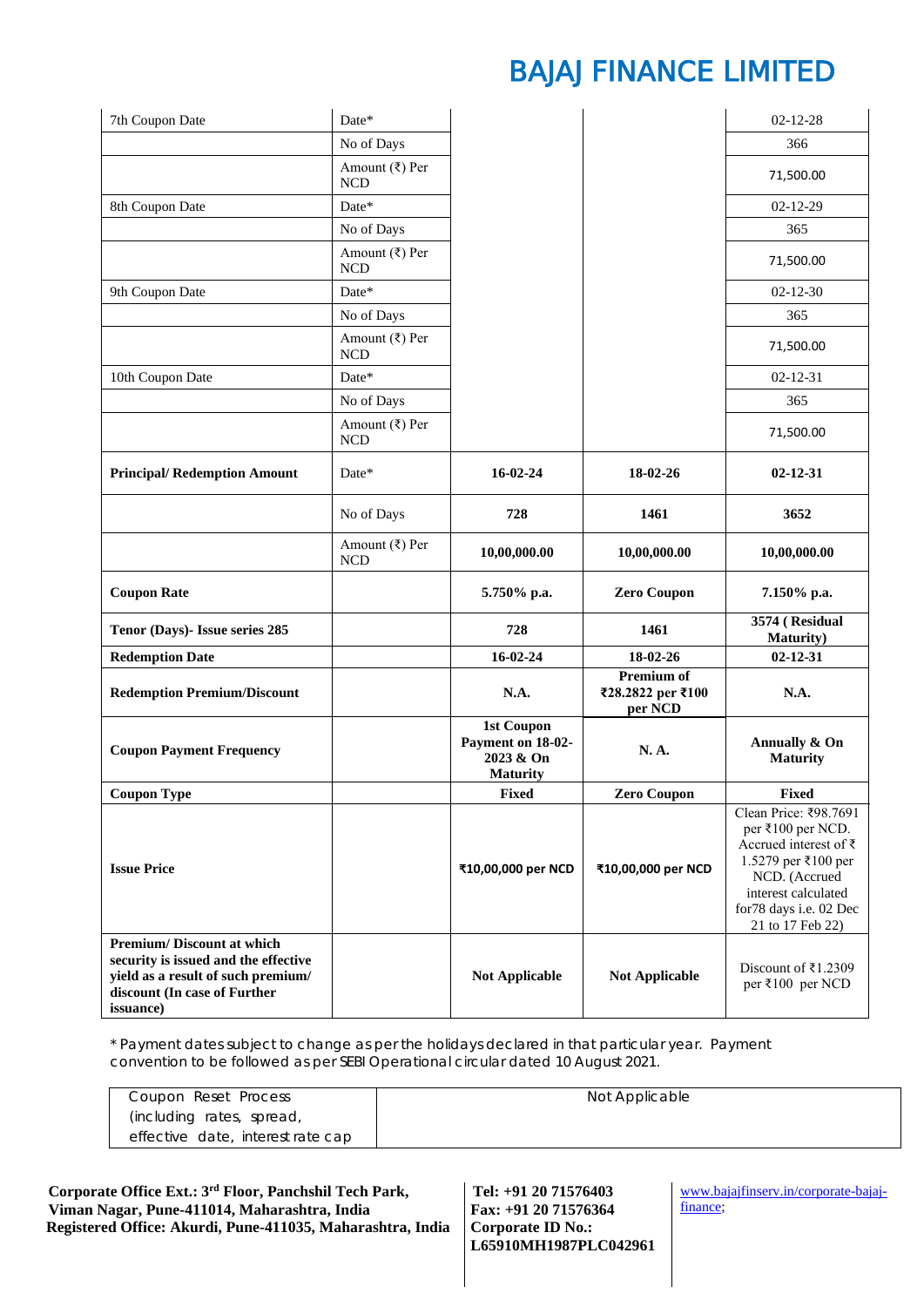| and floor etc.,)                              |                                                                                                                                                        |
|-----------------------------------------------|--------------------------------------------------------------------------------------------------------------------------------------------------------|
| Face Value                                    | Rs.10,00,000/- per NCD                                                                                                                                 |
| Minimum Application and in                    | 10 Debentures of face value ₹10 Lakh each i.e. ₹1 Crore and in multiples of                                                                            |
| multiples of thereafter                       | one debenture (₹10 Lakh each) thereafter.                                                                                                              |
| <b>Issue Timing</b>                           |                                                                                                                                                        |
| Issue Opening Date                            | 17 February 2022                                                                                                                                       |
| Issue Closing date                            | 17 February 2022                                                                                                                                       |
| Date of earliest closing of the issue, if     | 18 February 2022                                                                                                                                       |
| any.                                          |                                                                                                                                                        |
| Pay-in Date                                   | 18 February 2022                                                                                                                                       |
| Deemed Date of Allotment                      | 18 February 2022                                                                                                                                       |
| Settlement mode of the Instrument             | RTGS / NEFT/ FUND TRANSFER                                                                                                                             |
| Depository                                    | NSDL / CDSL                                                                                                                                            |
| Disclosure of Interest/Dividend /             | As per above mentioned                                                                                                                                 |
| redemption dates                              |                                                                                                                                                        |
| Record Date                                   | 15 Calendar days before payment date                                                                                                                   |
|                                               |                                                                                                                                                        |
| Manner of bidding in the issue                | Open bidding                                                                                                                                           |
| Manner of allotment                           | Multiple Price                                                                                                                                         |
| Type of Bidding                               | Coupon based                                                                                                                                           |
| Manner of settlement                          | Through Indian Clearing Corporation Ltd                                                                                                                |
| Designated Account details of ICCL            | <b>HDFC Bank:</b>                                                                                                                                      |
|                                               | Beneficiary Name: INDIAN CLEARING CORPORATION LTD<br><b>Account Number: ICCLEB</b>                                                                     |
|                                               | IFSC Code: HDFC0000060                                                                                                                                 |
| Settlement cycle                              | Settlement shall be on T+1 day                                                                                                                         |
| <b>Business Day Convention</b>                | As per Operation framework issued by SEBI on 10 August 2021 -                                                                                          |
|                                               | a) If any interest payment falls due on a holiday, such interest (as                                                                                   |
|                                               | calculated up to the day preceding the original date of payment)                                                                                       |
|                                               | will be paid on the next working day. Date of subsequent interest                                                                                      |
|                                               | payment(s) shall remain unchanged.                                                                                                                     |
|                                               | If payment of redemption proceeds (i.e. principal amount along<br>b)                                                                                   |
|                                               | with last interest payment) falls due on a holiday, such redemption                                                                                    |
|                                               | proceeds will be paid on the preceding working day. The amount                                                                                         |
|                                               | of interest in such case will be calculated up to the date                                                                                             |
|                                               | preceding the actual date of payment of redemption proceeds.                                                                                           |
| All covenants of the issue (including<br>side | As set out in Annex. F and all covenants applicable to the issue covered in<br>the Offer Document and the Transaction Documents, and there is no other |
| letters, accelerated payment                  | side letter.                                                                                                                                           |
| clause, etc.)                                 |                                                                                                                                                        |
| Security                                      | The Debentures repayment, interest thereon, Trustees' remuneration and                                                                                 |
| (Including description, type of               | all other monies relating thereto will be secured by a first pari-passu charge                                                                         |
| security, type of charge, likely date         | on book debts/loan receivables, provided that such security cover shall be                                                                             |
| of creation of security,                      | equivalent to 1.00 time the aggregate outstanding value of debentures to                                                                               |
| minimum security cover, revaluation,          | be issued under this information memorandum.                                                                                                           |
| replacement of security, interest to          |                                                                                                                                                        |
| the<br>debenture holder over and above        |                                                                                                                                                        |
| the coupon                                    |                                                                                                                                                        |
| rate as specified in the Trust Deed           |                                                                                                                                                        |
| and                                           |                                                                                                                                                        |
| disclosed in the Offer                        |                                                                                                                                                        |
| Document/Information                          |                                                                                                                                                        |
| Memorandum).                                  |                                                                                                                                                        |
| <b>Transaction Documents</b>                  | Information Memorandum;<br>$\bullet$                                                                                                                   |
|                                               |                                                                                                                                                        |
|                                               | Debenture Trust Cum Hypothecation Deed;                                                                                                                |

 **Corporate Office Ext.: 3rd Floor, Panchshil Tech Park, Viman Nagar, Pune-411014, Maharashtra, India Registered Office: Akurdi, Pune-411035, Maharashtra, India** 

**Tel: +91 20 71576403 Fax: +91 20 71576364 Corporate ID No.: L65910MH1987PLC042961**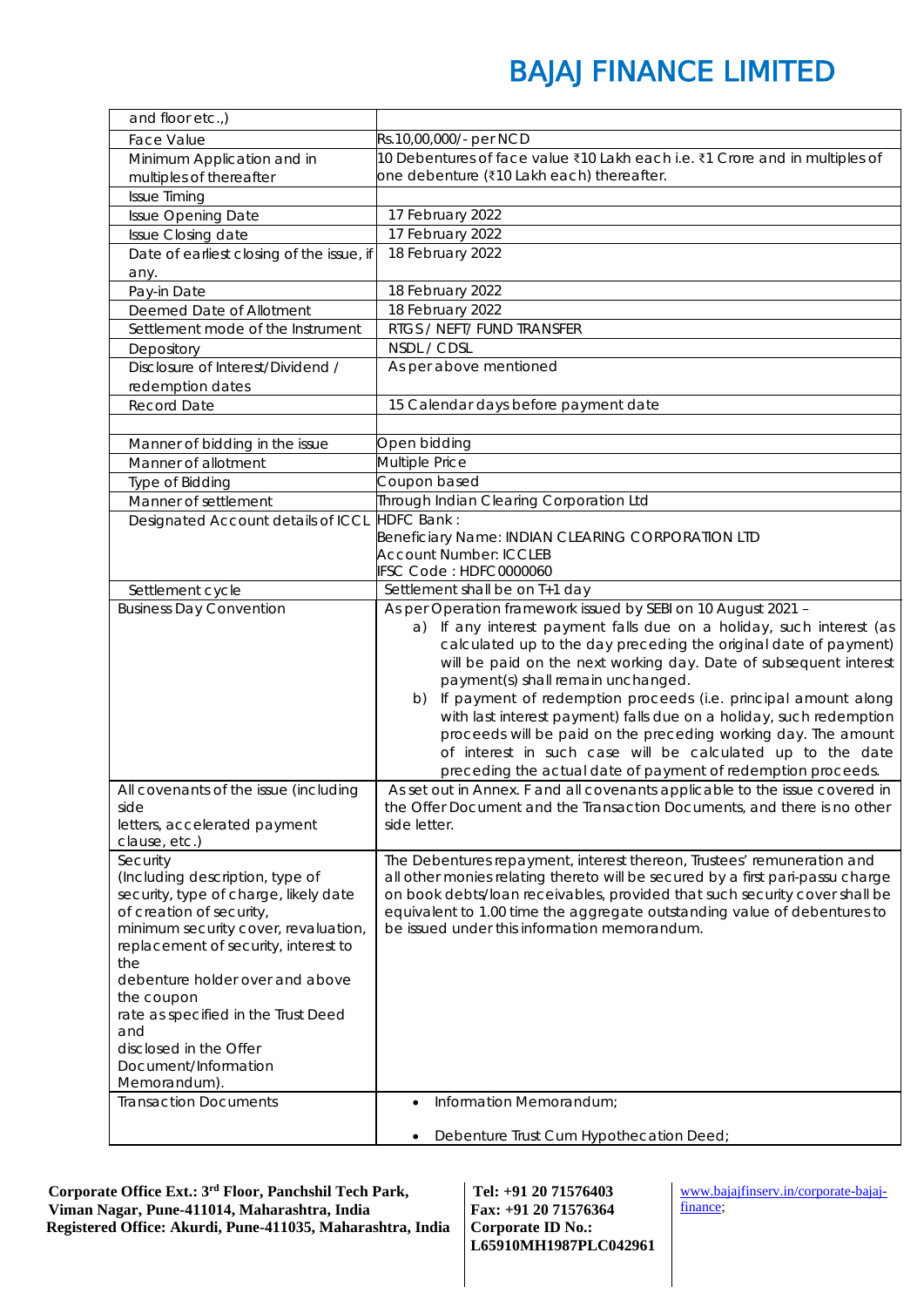|                                                                                                                                                                                                                                                                                                | Debenture Trustee Agreement;                                                                                                                                                                                                                                                                                                                                                                                                                                                                                                                                                                            |
|------------------------------------------------------------------------------------------------------------------------------------------------------------------------------------------------------------------------------------------------------------------------------------------------|---------------------------------------------------------------------------------------------------------------------------------------------------------------------------------------------------------------------------------------------------------------------------------------------------------------------------------------------------------------------------------------------------------------------------------------------------------------------------------------------------------------------------------------------------------------------------------------------------------|
|                                                                                                                                                                                                                                                                                                | Any other document as agreed between the Company and the<br>Debenture Trustee.                                                                                                                                                                                                                                                                                                                                                                                                                                                                                                                          |
|                                                                                                                                                                                                                                                                                                | (together referred to as "Transaction Documents")]                                                                                                                                                                                                                                                                                                                                                                                                                                                                                                                                                      |
| Description<br>regarding<br>Security<br>(where applicable) including type of<br>security (movable / immovable /<br>tangible etc.), type<br>of charge (pledge / hypothecation /<br>mortgage etc.), date of creation of                                                                          | The Issue shall be secured by a charge created by the Issuer in favour of<br>the Debenture Trustee (for the benefit of the Debenture Holders) being an<br>exclusive first ranking pari-passu charge by way of hypothecation<br>comprising of the assets of the Issuer as follows:<br>(a)<br>On and from the date of execution of the Deed of Hypothecation,                                                                                                                                                                                                                                             |
| security / likely date of creation of<br>security, minimum security cover,<br>revaluation, replacement of security,<br>interest to the debenture holder over<br>and<br>above the coupon rate as specified<br>in the Trust Deed and disclosed in<br>the Offer Document /Placement<br>Memorandum | the Issuer shall create a charge over the Hypothecated Property in<br>terms thereof. The Security Cover to be maintained by the Issuer<br>shall be equal to 1 (One) time the aggregate principal amount<br>outstanding of the Debentures and the accrued Coupon thereon<br>("Security Cover"). It is clarified that the Security Cover shall be<br>sufficient to cover the principal and coupon amounts outstanding<br>under the Debentures at all times. The Issuer undertakes:<br>to maintain the value of Security Cover at all times till the<br>(i)<br>obligations under the Issue are discharged; |
|                                                                                                                                                                                                                                                                                                | (ii)<br>to create the charge over the Hypothecated Property by<br>executing a duly stamped Debenture Trust Cum<br>Hypothecation Deed") prior to the listing                                                                                                                                                                                                                                                                                                                                                                                                                                             |
|                                                                                                                                                                                                                                                                                                | to perfect the charge over the Hypothecated Property by filing the<br>relevant form immediately and no later than 30 (Thirty) calendar days from<br>the date of execution of the Debenture Trust Cum Hypothecation Deed;                                                                                                                                                                                                                                                                                                                                                                                |
| Due diligence certificate issued by<br>the Debenture Trustee                                                                                                                                                                                                                                   | The due diligence certificate issued by the Debenture Trustee to BSE in<br>accordance with the SEBI circular dated November 03, 2020 (bearing<br>reference no SEBI/HO/MIRSD/CRADT/CIR/P/2020/218) is annexed hereto as<br>Annexure H                                                                                                                                                                                                                                                                                                                                                                    |
| Terms and conditions of debenture<br>trustee agreement including fees<br>charged by Debenture Trustees(s).<br>details of security to be created                                                                                                                                                | Please refer to Annexure G_ below.<br>Debenture Trustee Agreement has been executed as per required<br>regulation on 10 August 2021 i.e. before opening of the issue. The<br>remuneration of the Debenture Trustee shall be as per the letter dated<br>06.04.2021 as may be amended/modified from time to time on basis of the<br>Minimum Fee Structure applicable from 01.04.2021.                                                                                                                                                                                                                     |
| <b>Conditions Precedent to</b>                                                                                                                                                                                                                                                                 | The Issuer has / is being obtained in-principle approval of the stock<br>1.                                                                                                                                                                                                                                                                                                                                                                                                                                                                                                                             |
| Disbursement                                                                                                                                                                                                                                                                                   | exchange for listing of Debentures;<br>Execution of Debenture Trust Cum Hypothecation Deed;<br>2.<br>In case delay in execution of trust deed issuer will pay 2% p.a. to<br>1.<br>the investor till the execution of trust deed.<br>2.<br>Such other undertaking as may be required from the Company.                                                                                                                                                                                                                                                                                                   |
| Conditions Subsequent to                                                                                                                                                                                                                                                                       | Filing of the relevant documents inter alia, return of allotment etc.<br>$\mathbf{1}$ .                                                                                                                                                                                                                                                                                                                                                                                                                                                                                                                 |
| Disbursement                                                                                                                                                                                                                                                                                   | with the Registrar of Companies within the timelines specified under<br>the rules under the Companies Act, 2013.<br>2.<br>Completion of the listing of Debentures on BSE within 4 (Four) Business<br>Days from the Deemed Date of Allotment.                                                                                                                                                                                                                                                                                                                                                            |
|                                                                                                                                                                                                                                                                                                | Filing of the relevant form with the Registrar of Companies for the<br>3.<br>registration of charge over the Hypothecated Property within 30<br>(Thirty) calendar days from the date of execution of the Deed of<br>Hypothecation.                                                                                                                                                                                                                                                                                                                                                                      |
|                                                                                                                                                                                                                                                                                                | Execution of any other documents as customary for transaction of a<br>4.<br>similar nature and size.                                                                                                                                                                                                                                                                                                                                                                                                                                                                                                    |
| Event of Default (including manner<br>Оf                                                                                                                                                                                                                                                       | As set out in Annexure E<br>Manner of Voting/ conditions of joining Inter Creditor Agreement -                                                                                                                                                                                                                                                                                                                                                                                                                                                                                                          |

 **Corporate Office Ext.: 3rd Floor, Panchshil Tech Park, Viman Nagar, Pune-411014, Maharashtra, India Registered Office: Akurdi, Pune-411035, Maharashtra, India** 

**Tel: +91 20 71576403 Fax: +91 20 71576364 Corporate ID No.: L65910MH1987PLC042961**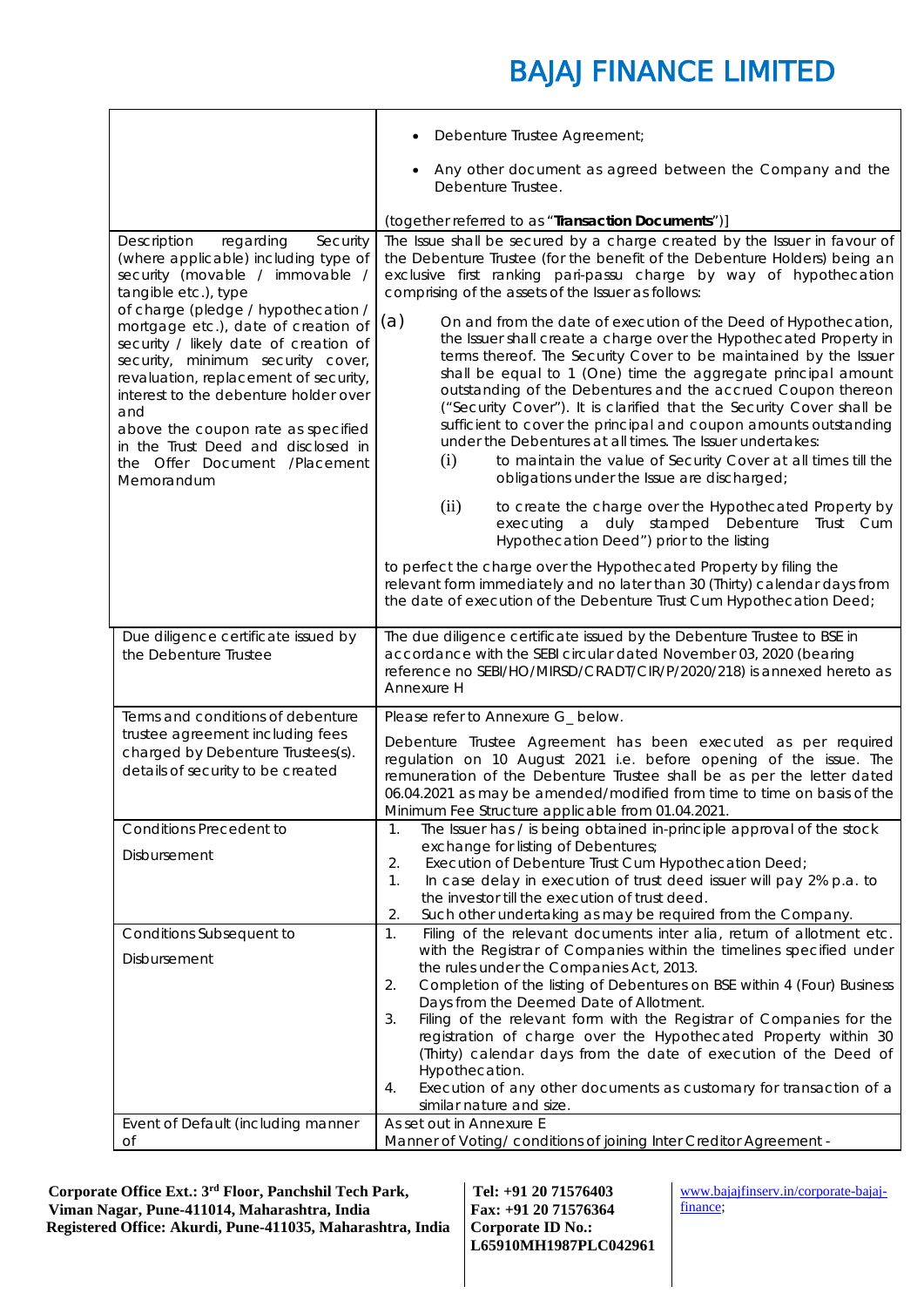| voting /conditions of joining Inter<br>Creditor<br>Agreement)                   | Manner of Voting shall be as detailed in the Inter Creditor Agreement<br>which shall be executed in terms of SEBI (Debenture Trustee) Regulations<br>1993, Regulation 15, Sub Regulation 7, Subject to the approval of<br>Debenture holders and conditions as may be specified by SEBI from time to<br>time, the debenture trustee, on behalf of debenture holder, may enter<br>into inter creditor agreements provided under the framework specified by<br><b>RBI</b>                                                                                                                                                                                                                                                                                                                                                                                                                                                                                                                                                                                                                                                                                                                                                                                                                                                                                                                                                                                                                                                                                                                                                                                                                                                                                                                                                                                                                                                                                                                                                                                        |
|---------------------------------------------------------------------------------|---------------------------------------------------------------------------------------------------------------------------------------------------------------------------------------------------------------------------------------------------------------------------------------------------------------------------------------------------------------------------------------------------------------------------------------------------------------------------------------------------------------------------------------------------------------------------------------------------------------------------------------------------------------------------------------------------------------------------------------------------------------------------------------------------------------------------------------------------------------------------------------------------------------------------------------------------------------------------------------------------------------------------------------------------------------------------------------------------------------------------------------------------------------------------------------------------------------------------------------------------------------------------------------------------------------------------------------------------------------------------------------------------------------------------------------------------------------------------------------------------------------------------------------------------------------------------------------------------------------------------------------------------------------------------------------------------------------------------------------------------------------------------------------------------------------------------------------------------------------------------------------------------------------------------------------------------------------------------------------------------------------------------------------------------------------|
| Creation of recovery expense fund                                               | The issuer have created recovery expense fund in favour of BSE Ltd. in the                                                                                                                                                                                                                                                                                                                                                                                                                                                                                                                                                                                                                                                                                                                                                                                                                                                                                                                                                                                                                                                                                                                                                                                                                                                                                                                                                                                                                                                                                                                                                                                                                                                                                                                                                                                                                                                                                                                                                                                    |
|                                                                                 | form of Bank guarantee of Rs. 25 Lakh                                                                                                                                                                                                                                                                                                                                                                                                                                                                                                                                                                                                                                                                                                                                                                                                                                                                                                                                                                                                                                                                                                                                                                                                                                                                                                                                                                                                                                                                                                                                                                                                                                                                                                                                                                                                                                                                                                                                                                                                                         |
| Conditions for breach of covenants<br>(as specified in Debenture Trust<br>Deed) | As listed in Annexure E of this document                                                                                                                                                                                                                                                                                                                                                                                                                                                                                                                                                                                                                                                                                                                                                                                                                                                                                                                                                                                                                                                                                                                                                                                                                                                                                                                                                                                                                                                                                                                                                                                                                                                                                                                                                                                                                                                                                                                                                                                                                      |
| Provisions related to Cross Default<br>Clause                                   | Not Applicable                                                                                                                                                                                                                                                                                                                                                                                                                                                                                                                                                                                                                                                                                                                                                                                                                                                                                                                                                                                                                                                                                                                                                                                                                                                                                                                                                                                                                                                                                                                                                                                                                                                                                                                                                                                                                                                                                                                                                                                                                                                |
| Role<br>and<br>Responsibilities<br>Оf<br>Debenture Trustee                      | To oversee and monitor the overall transaction for and on behalf of the<br>Debenture Holders. Further, the Debenture Trustee has undertaken the<br>necessary due diligence in accordance with Applicable Law, including the<br>SEBI (Debenture Trustees) Regulations, 1993, read with the circulars issued<br>by SEBI titled (i) "Creation of Security in issuance of listed debt securities<br>and 'due diligence' by debenture trustee(s)" dated November 3, 2020;<br>and (ii) "Monitoring and Disclosures by Debenture Trustee(s)" dated<br>November 12, 2020."                                                                                                                                                                                                                                                                                                                                                                                                                                                                                                                                                                                                                                                                                                                                                                                                                                                                                                                                                                                                                                                                                                                                                                                                                                                                                                                                                                                                                                                                                            |
| Risk factors pertaining to the issue                                            | Please read the Risk Factors given in the Information Memorandum                                                                                                                                                                                                                                                                                                                                                                                                                                                                                                                                                                                                                                                                                                                                                                                                                                                                                                                                                                                                                                                                                                                                                                                                                                                                                                                                                                                                                                                                                                                                                                                                                                                                                                                                                                                                                                                                                                                                                                                              |
| Governing Law and Jurisdiction                                                  | The Debentures will be governed by and shall be construed in accordance<br>with the existing Indian laws. Any dispute between the Company and the<br>Debenture holder will be subject to the jurisdiction at Pune.                                                                                                                                                                                                                                                                                                                                                                                                                                                                                                                                                                                                                                                                                                                                                                                                                                                                                                                                                                                                                                                                                                                                                                                                                                                                                                                                                                                                                                                                                                                                                                                                                                                                                                                                                                                                                                            |
| Covenants                                                                       | 1. The execution of Trust Deed and Charge documents will be created<br>before listing of securities with Exchange.<br>2. Default in Payment: In case of default in payment of Interest and/or<br>principal redemption on the due dates, additional interest of at least @ 2%<br>p.a. over the coupon rate will be payable by the Company for the<br>defaulting period if such failure is not rectified within 7 working days<br>3. Delay in Listing: In case of delay in listing of the debt securities beyond<br>specified<br>Of<br><b>SEBI</b><br>timelines<br>in<br>para<br>2<br>Circular<br>the<br>no.<br>SEBI/HO/DDHS/CIR/P/2020/198 dated 5 October 2020 issuer shall:<br>a. Pay penal interest of 1% p.a. over coupon rate for the period of delay to<br>the investor (i.e. from the date of allotment to the date of listing)<br>b. Be permitted to utilise the issue proceeds of its subsequent two privately<br>placed issuances of securities only after receiving final listing approval from<br>Stock Exchanges.<br>4. The company shall pay interest for the delayed period as per the<br>provision of Companies Act / SEBI (ICDR) Regulations, if the allotment is not<br>made within the prescribed time limit and / or the Refund Orders are not<br>despatched to the investors within 15 days from the date of the closure of<br>the Issue, for the delay beyond the 15 days' period.<br>5. As per ILDS Regulation dated 8 October 2020 "While the debt securities<br>are secured to the tune of 100% of the principal and interest amount or<br>as per the terms of offer document/ information Memorandum, in<br>favour of Debenture Trustee, it is the duty of the Debenture Trustee to<br>monitor that the security is maintained, however, the recovery of 100% of<br>the amount shall depend on the market scenario prevalent at the<br>time of enforcement of the security.<br>6. As per NCS Regulation dated 9 October 2021 "While the debt securities<br>100%<br>of the principal and<br>secured<br>the<br>tune<br>are<br>to<br>Οf |

 **Corporate Office Ext.: 3rd Floor, Panchshil Tech Park, Viman Nagar, Pune-411014, Maharashtra, India Registered Office: Akurdi, Pune-411035, Maharashtra, India** 

**Tel: +91 20 71576403 Fax: +91 20 71576364 Corporate ID No.: L65910MH1987PLC042961**